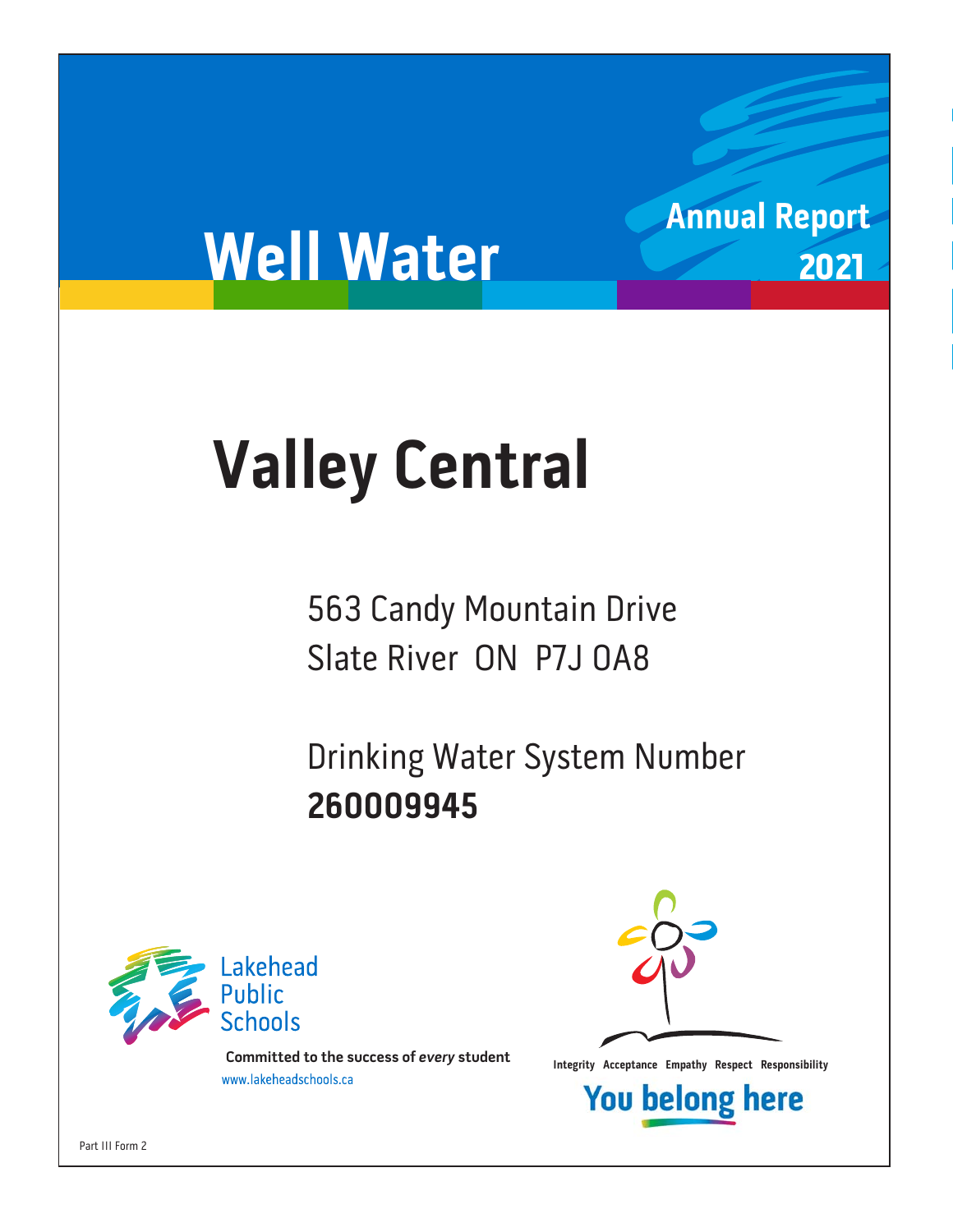### **ANNUAL WELL WATER REPORT**

#### **LAKEHEAD DISTRICT SCHOOL BOARD**

#### **VALLEY CENTRAL PUBLIC SCHOOL 563 Candy Mountain Road Slate River ON, P7J 0B8**

Drinking-water System Number**: 260009945** The Period being reported: **January 1 2021 TO December 31, 2021** Waterworks Type (O. Reg. 170/03): **SMALL NON-MUNICIPAL NON-RESIDENTIAL DESIGNATED FACILILTY**  Population Served: **247**

Maximum flow rate Capacity**: 2.00 Litres per second** Is this drinking-water system seasonally operated? **NO** Area serviced by the Drinking-water system: **SCHOOL**

*The following questions about designated and public facilities are for Small municipal non residential systems only.*

Number of designated facilities served by the drinking-water system: **ONE** Name of each designated facility: **VALLEY CENTRAL PUBLIC SCHOOL** Address of each designated facility **563 Candy Mountain Rd. Slate River ON, P7J 0B8**

Interested Authority for each designated facility served: **MINISRTY OF EDUCATION** Number of Public facilities served by the drinking-water system: **N/A** Name of each public facility served by the drinking-water system: **N/A**

#### **1. DESCRIPTION OF THE SYSTEM:**

Source(s) of raw water:

#### ✓ **Trucked city water**

□ Groundwater Surface Ground water under direct influence of surface water

If the source is groundwater or GUDI: Groundwater: **NO** GUDI: **NO** Number of wells: **Zero**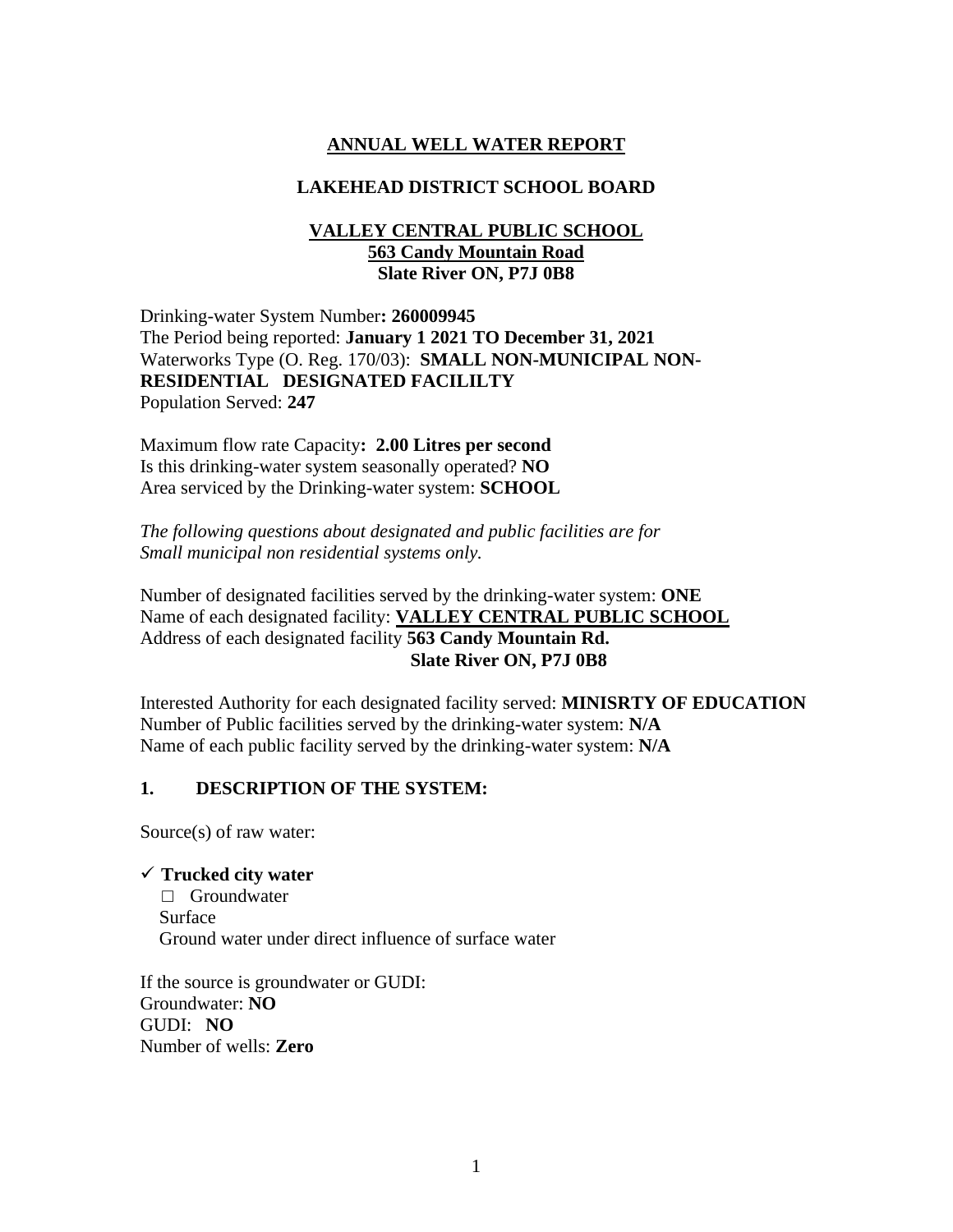Sample location names: Raw: **RESIVOIR OUTLET**  Treated Water: **PUMP ROOM**  List of chemicals used: **Chlorine** Does the Drinking-water system have disinfection: **YES**

Disinfection methods: (Check the boxes that apply)

- □ Chloramination
- □ Chlorination
- □ Chlorine Dioxide
- □ Ozonation
- ✓ UltraViolet
- $\Box$  Others Specify

Treatment type: (Check the boxes that apply)

- □ Coagulation
- □ Flocculation
- □ Sedimentation
- $\checkmark$  Filtration
- □ Filter Medium
- □ Membrane Filtration
- □ Membrane Filtration Type
- □ Alkalinity Adjustment
- □ pH Adjustment
- □ Clarifier- Sludge Blanket
- $\Box$  Clarifier Upflow
- □ Dissolved Air Flotation
- □ Fluoridation
- □ Iron Sequestering
- □ Softening
- □ Stripping
- □ Taste and Odour Control
- □ Zebra Mussel Control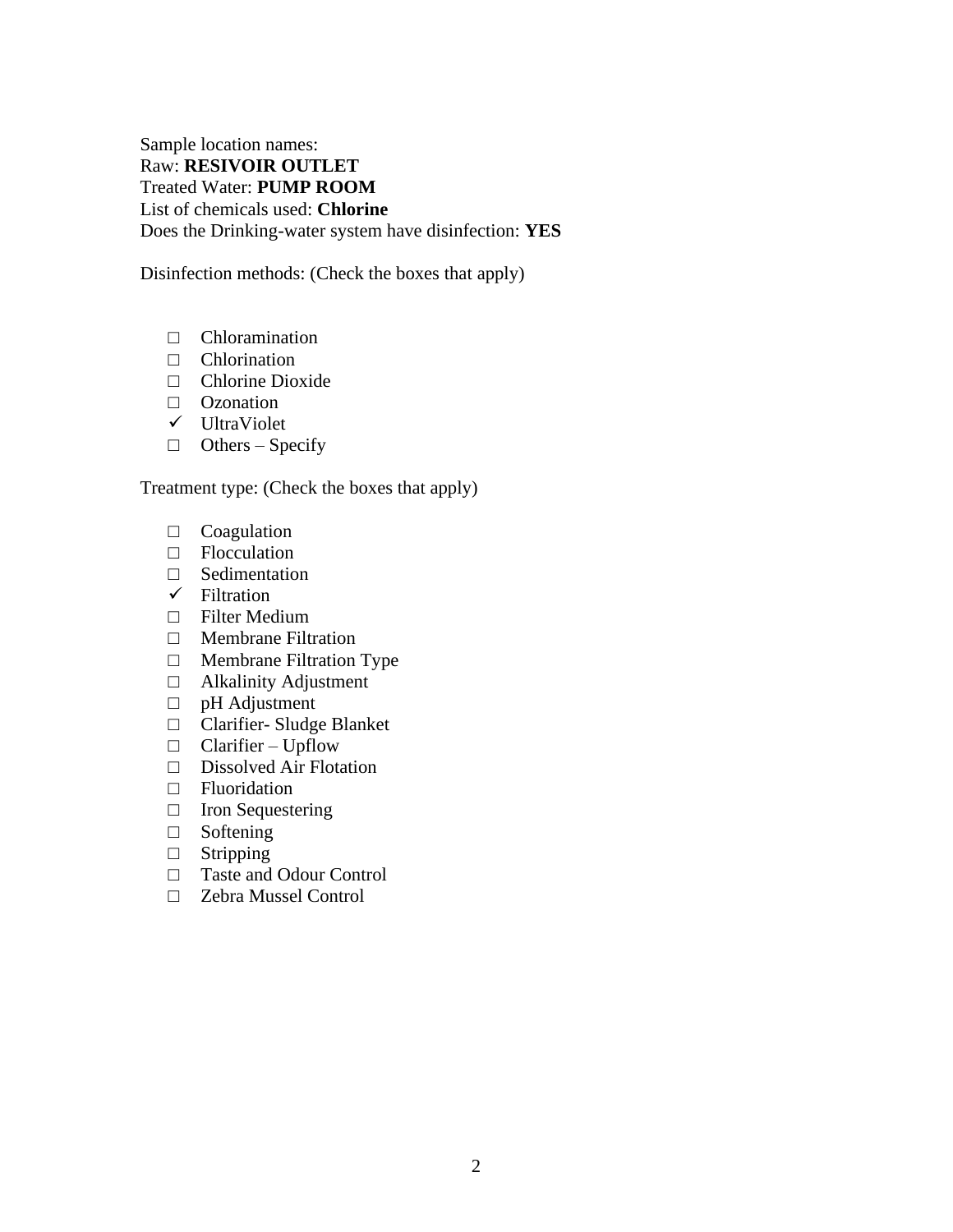#### 2. **Adverse Results**

Total number of adverse results during this reporting period for microbiological, chemical, chlorine residual, malfunction of other disinfection equipment, turbidity: For each incident of adverse result please list the following:

No adverse conditions for this reporting period.

#### **3. Summary of results**

| <i>murophorogical parameters.</i> |        |               |                |                |  |
|-----------------------------------|--------|---------------|----------------|----------------|--|
| <b>LOCATION</b>                   | Number | Range of      | Range of       | Range of       |  |
|                                   | taken  | E. coli or    | Total coliform | Background     |  |
|                                   |        | Fecal results | results        | or HPC results |  |
|                                   |        | $(Min-Max)$   | $(Min-Max)$    | $(Min-Max)$    |  |
|                                   |        |               |                |                |  |
| Raw                               | 12     |               |                | <b>ABSENT</b>  |  |
|                                   |        |               |                |                |  |
| Distribution                      | 24     | <b>ABSENT</b> | <b>ABSENT</b>  | 0 TO 96        |  |
|                                   |        |               |                |                |  |

*Microbiological parameters:* 

**4) Chemical testing done under Schedule 13 or 14 or 15 during the period covered by the report.**

**a) INORGANIC PARAMETERS (including lead and nitrate and nitrite)** 

| Parameter                                          | Sampling date<br>in this<br>reporting<br>period | Result<br>Value<br>mg/L                                          |
|----------------------------------------------------|-------------------------------------------------|------------------------------------------------------------------|
| Nitrate and Nitrite as N<br>Nitrate-N<br>Nitrite-N | June                                            | 0.350<br>0.350<br><0.010                                         |
| Nitrate and Nitrite as N<br>Nitrate-N<br>Nitrite-N | September                                       | 0.303<br>0.303<br><0.010                                         |
| Nitrate and Nitrite as N<br>Nitrate-N<br>Nitrite-N | December                                        | 0.380<br>0.380<br><0.010                                         |
| Nitrate and Nitrite as N<br>Nitrate-N<br>Nitrite-N | March                                           | 0.365<br>0.365<br><0.010                                         |
| Lead (Pb) Standing<br>Lead (Pb) Flushed            | May 2021                                        | 4A < 1.0<br>4B < 1.0<br>5A < 1.0<br>5B < 1.0<br>6A 5.5<br>6B 2.0 |

**5 Year sampling results were completed in 2020. Next 60 month tests are due in 2025.**